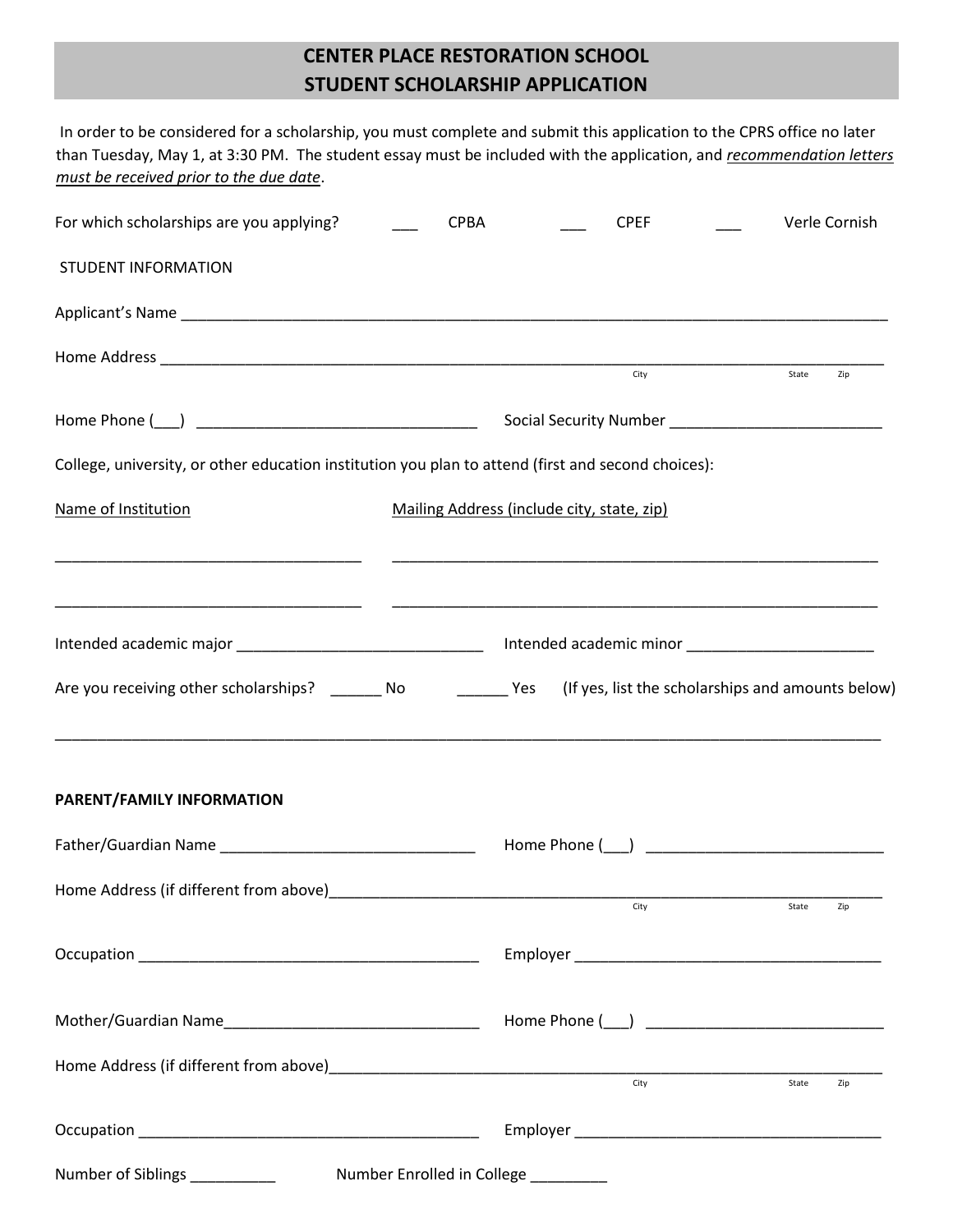List activities (extracurricular, community, or work) in which you participated during high school. Include the name of the organizations, offices held, number of years involved, work experiences, etc. Describe any skills or abilities such as leadership, teamwork, communications, etc., which you have developed through these activities.

| Activity/Organization | Year(s) | Office Held/Duties | <b>Skills/Abilities Developed</b> |
|-----------------------|---------|--------------------|-----------------------------------|
|                       |         |                    |                                   |
|                       |         |                    |                                   |
|                       |         |                    |                                   |
|                       |         |                    |                                   |
|                       |         |                    |                                   |
|                       |         |                    |                                   |
|                       |         |                    |                                   |
|                       |         |                    |                                   |

## **SUBMISSION REQUIREMENTS**

In order to apply for any of these scholarships, you must complete and return this form to the Center Place Restoration School office. In addition to the application, you must supply the following:

- \* A short essay written by you, explaining how your education will help you in building up the Center Place of Zion. The essay should be limited to no more than one double space typed or printed page.
- Two letters of recommendation validating the accomplishments outlined above, written by individuals who have had direct interaction with you during the high school years. The letters may NOT be written by you, a relative or legal guardian, or anyone under the age of 21. *The letters should be sent directly to: CPRS, Attn: Dan Schoenemann, 819 W. Waldo Ave., Independence, MO 64050.*

| Letters submitted will be from: |                   |
|---------------------------------|-------------------|
|                                 |                   |
| Daytime Phone ( )               | Evening Phone ( ) |
|                                 |                   |
| Daytime Phone ( )               | Evening Phone ( ) |

I verify that all information on this application is correct, and understand that additional information submitted by the School Counselor or Administrator will be considered prior to awarding the scholarship funds.

\_\_\_\_\_\_\_\_\_\_\_\_\_\_\_\_\_\_\_\_\_\_\_\_\_\_\_\_\_\_\_\_\_\_\_\_\_\_\_\_\_\_\_\_\_\_\_\_\_\_\_\_\_\_\_\_\_\_\_\_ \_\_\_\_\_\_\_\_\_\_\_\_\_\_\_\_\_